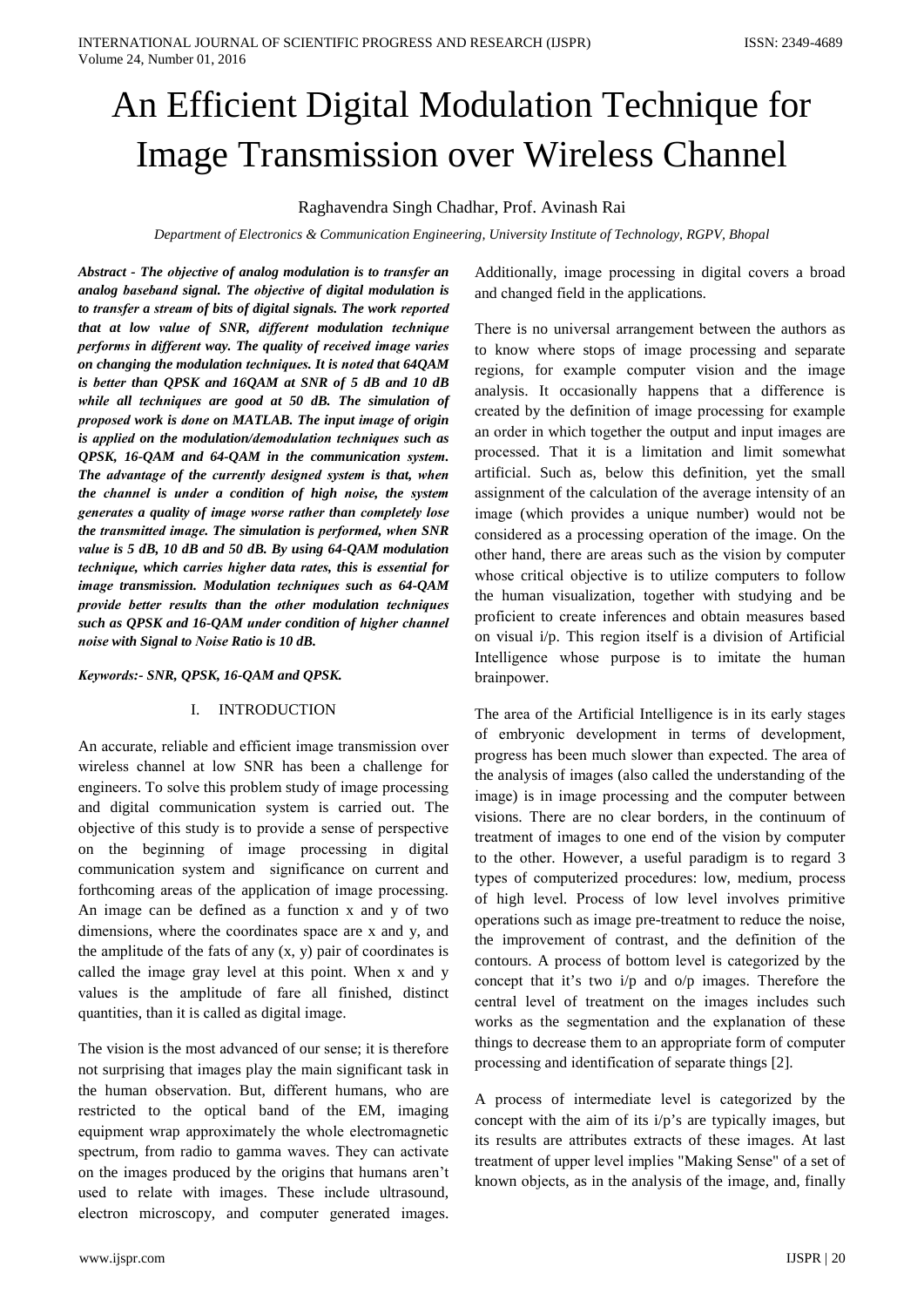the variety of executing the cognitive functions normally associated with the vision.

# **II. LITERATURE SURVEY**

H. Meng, Y. L. Guan et. al [12] presented spread of coding, etc. a easy way is a distortion but it provide the signal degradation and distort the BER. Some more techniques are far from best techniques that this, but they need more information, so that the transmission speed decreases. On the reduction AWGN, other aspects such as the complexity, transmission speed, BER, error correction etc. is also taken into consideration. In G. April, Mr Tlich et. al. have done a lot of work and research on the effectiveness and transmission OFDM AWGN reduction. They have proposed, some of them have established various techniques to reduce the AWGN. Some of them have worked on the technical Decoupage; some of them have worked on PTS, technical interference. The best and effective method to reduce the AWGN with correction of errors, less complexity, higher rate of code, reduced by means of encoding techniques BER [13]. Many of the codes are used to minimize the AWGN, but often used codes are Golay complementary codes. Other uses various schemes to create sequences of efficient to minimize the AWGN to minimum level with a better error correction and reduces BER. In C.E. Shannon et. al. identified a modification of the constructions from which all sequences Golay and known pairs of length 2m can be obtained, and showed the importance of the Turin of construction and its possible variations [14-16]. They have also examined the Golay sequences and pairs that can be obtained from a pair of initial Golay arbitrary (a, b) by iterative use of the Budisin"s construction, including the effect of reversal of intermediate sequences.

This document analyzes the different techniques of modulation used for the radio performed by software. The DTS technologies are important from the point of communication system future mobile because of its operational capabilities multimode and reconfigurable [17]. The selection of regime of modulation depends on of bit error rate (BER), signal to noise ratio (SNR), and the available bandwidth. The basic criteria for the best technique of modulation are the effectiveness of the power supply, a better quality of service, profitability, the effectiveness of the bandwidth and the complexity of the system. The quality of the service provided by wireless communication services can be greatly improved thanks to the help of correct selection of modulation technique. It will serve to increase the radio coverage, reduce the consumption of energy.

In recent years, an important transition is produced from the modulation techniques analog-to-digital that are currently used in all areas of communication systems by satellite, cellular phones, wireless networks. The modulation is a method which is used to encode digital information into an analogue signal. Although there are various techniques implemented for best performance of modulators but there are still various techniques yet to be implemented for the simple programmable interface for switching between the different techniques for low power and the consumption of FPGA resources [18]. Here in this paper a complete record of all the techniques implemented for the design of digital modulators and demodulators and their various advantages and disadvantages are discussed such as a new improved technique can be implemented in the future. The proposed methodology implemented here is an effective technique for the implementation of the modulator and demodulator, also the design uses a single demodulator to demodulation of any type of modulation therefore records FPGA of space and resources. But other improvements can be made in the future. This communication technique is supposed to be effective in the noisy environment also.

This document demonstrates the effect of an image transmission by AWGN channel using phase shift key (PSK) system and transmission of compressed images by AWGN channel. Image compression is one of the notable features in wavelet transform. In general, compressed image takes less time & Space for crossing the channel as compare to the original image. Bit error rate (BER)  $\&$  the root mean square error (RMSE) values decreases, and the Peak Signal/Noise Ratio (PSNR) values increases for different signal to noise ratio (SNR) value on the transmission of the simple image  $\&$  image compressed by AWGN channel [20]. Table 2.2 shows the results of an iTunes image on AWGN channel. It has been observed that with the increase of SNR values BER values decreases, RMSE values also decreases and values of PSNR increases. Table 2.3 presents the analysis of the performance of the image to gray scale compressed with channel and without channel using WT. It has been observed that with the increase of SNR values BER & RMSE value decreases and PSNR increases with AWGN channel. RMSE & values of PSNR remain constant for without AWGN channel.

This paper present a 4-phase Golay sequence pair of length  $S=5$  (Mode 8) is built from a sequence of Barker of the same length, including even the indexed elements have been prescribed [21]. This has explained how the origin of the 4-phase pairs of seed of Golay length 5 and 13. Through the construction cannot be achieved new 4-phase Golay pairs of sequences, because there are not any of the sequences Barker of o 1 of 13.

Kural E.Yavuz et. al. have done an excellent job in the field of the creation of the best Golay complementary sequences [22]. Nothing in above has implemented the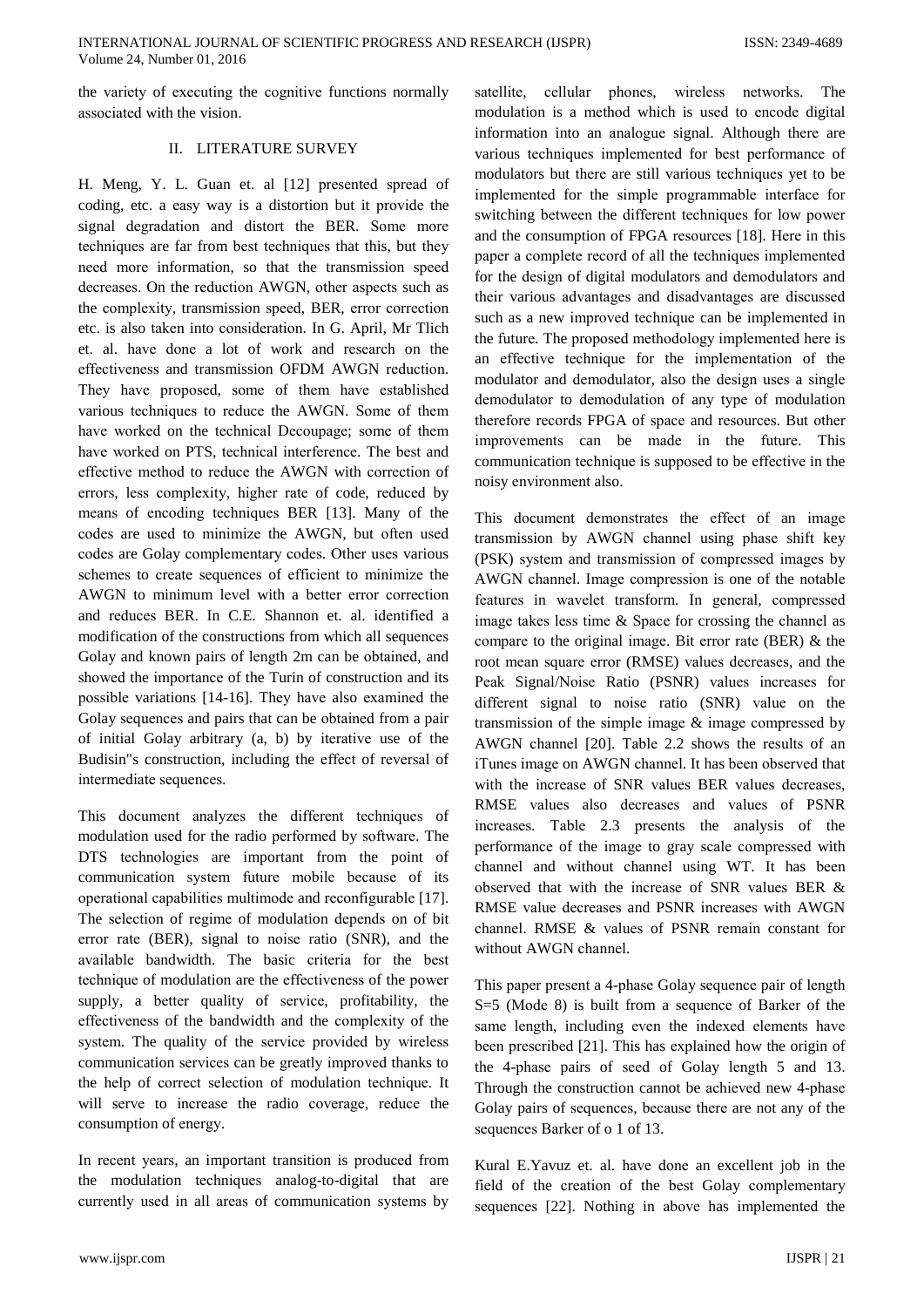generated sequences Golay with MATLAB to give notice of the actual performance of the system OFDM. It is described in the origin to achieve 4-phase Golay sequences and pairs of sequence of the same Golay length at more than 26. The construction to three floors can be used to obtain counts relating to minimum 4-phase Golay sequences and pairs of sequences of a length of more than 26, but a result more general of Proposal 9 is necessary for certain lengths [23].

# III. PROPOSED METHODOLOGY AND SIMULATION **RESULTS**

This study explains the basic principle of image transmission over wireless channel using various digital modulation techniques. Aim of this study is to compare the transmission quality of modulation technique when applied to image transmission rather than transmission of audio signal. System model, algorithm and flow chart of proposed work is described here in this section. The results of modulation techniques such as QPSK, 16QAM and 64QAM are compared.

The model is a simple model of a wireless digital communications system. The model is broken into its constituents of functions or modules, and each of these in turn is described in terms of its impact on the data and the system. Since this model includes the whole of the system, both the source code and the equalization of the channel are briefly described. Modulation/de-modulation and IFFT/FFT are the main blocks of this wireless digital communications system simplified.

Communication systems than the initial change the output of the source in a binary sequence and after that change this binary sequence in a format proper for transmission on physical media particular, such as the optical fiber, cable, electromagnetic radiation in space and twisted pair cable.

The Digital Communication systems, by description, are of communication systems that utilize such a numeric sequence as an interface involving the input channel and the source.

Figure 4.1 in the model of digital communication in basis the first three blocks of the diagram (source encoder, modulator and channel encoder) together form the transmitter. The Source represents the message to transmit that includes the voice, video, and the image or text data among others. If the information has been acquired in analog form, it must be converted to digital format to make our communication easier. This conversion to analog to digital (ADC) is accomplished in the block of encoder source. Position a binary interface linked with the channel and source. The source encoder converts the output of the source of a binary sequence and the channel coder (often called a modulator) treats the binary sequence for the transmission on the channel.



Fig 3.1: Digital communication system model

The last three blocks consisting of detector/Demodulator, a decoder channel, and source of the receiver of form decoder. The destination represents the client waiting for the information. It may be a human or a storage device or to another station of treatment. In all cases, the source of the liability of the decoder is to recover the information of

the channel decoder and to transform it into an appropriate format for the destination. This transformation includes the digital to analog conversion (DAC) if the destination is a human being waiting to hem or view the information or if it is a storage device analog. If the destination is a storage device digital, the information will be retained in its digital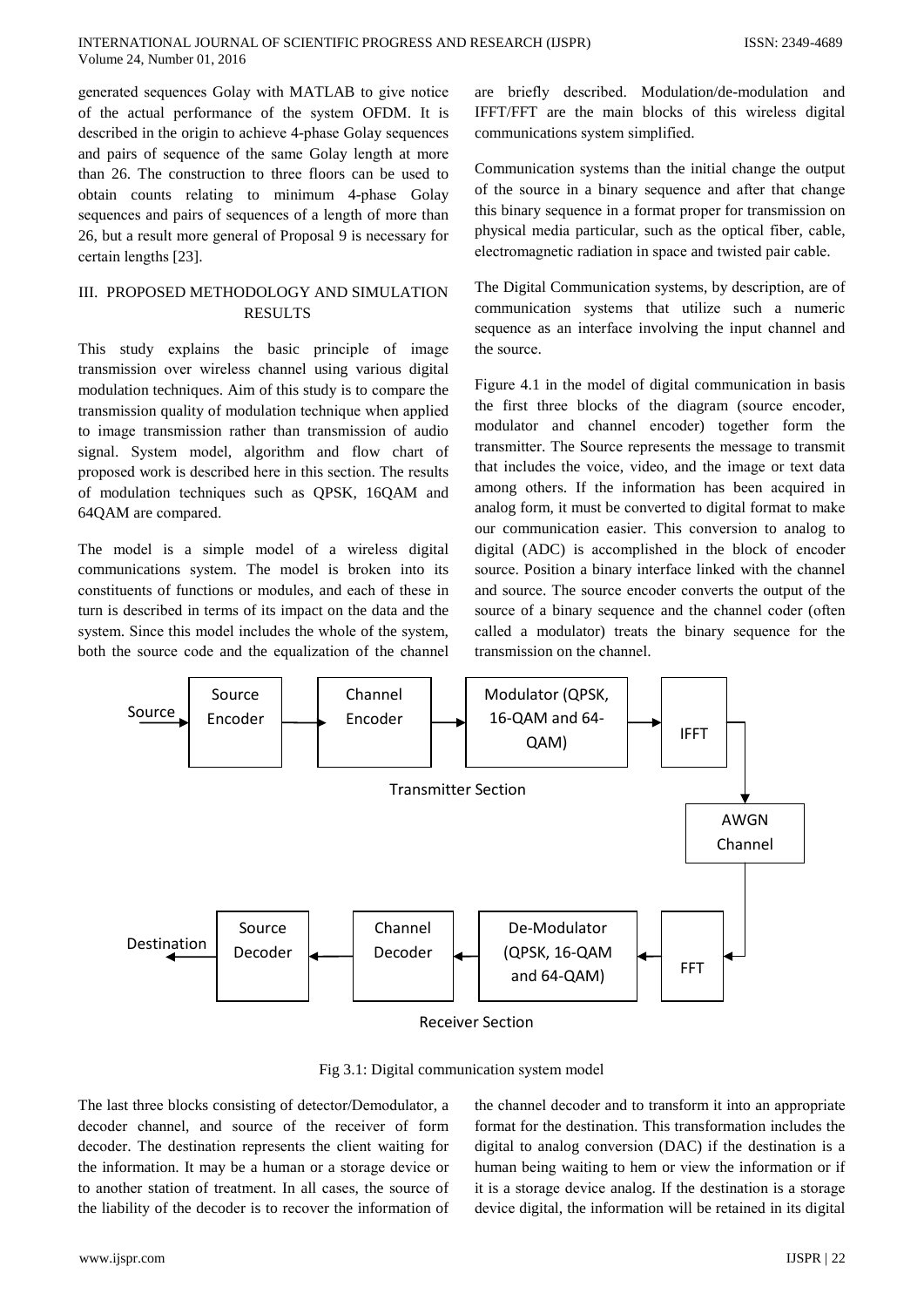without a controller. The channel state decoder (demodulator) creates the binary sequence entering (hopefully) reliable manner, and the source decoder creates the source output.

# Inverse Fast Fourier Transform/ Fast Fourier Transform  $(IFFT/FFT)$

In order to perform frequency domain data in the time domain correlates IDFT the frequency domain the input data with its orthogonal basis functions which are sinusoids at certain frequencies. In other ways, this correlation is equivalent to the mapping of the input data on the basis of functions sinusoidal. In practice, the digital communication systems employ a combination of Fast Fourier Transform (FFT) and Fast Fourier Transform inverse (IFFT) blocks which are mathematically equivalent version of the DFT and IDFT.



# **3.2 FLOWCHART**

Side transmitter, a digital communication system treats the source symbols as if they are in the frequency domain. These symbols are feed to a block IFFT which brings the signal in the time domain. If the N numbers of subcarriers are selected for the system, the basic functions for the IFFT are N sinusoids of orthogonal frequency separate and receive n symbols to IFFT a moment. Each of the symbols of their valuable contribution complex N determines the amplitude and phase of the sinusoid for that the subcontractor. The output of the IFFT is the sum of all N and the fact of a sinusoids only digital symbol. The length of the digital symbol is NT where T is the symbol of IFFT entry period. In this way, IFFT block provides a simple way to modulate the data on n sub-carriers orthogonal.

On the receiving side, the block of FFT performs the reverse process on the received signal and the return in the frequency domain. The diagram in Figure 4.1 illustrates the switch between the frequency domain and time in a digital communication system.

# **4.2 ALGORITHM**

- Define SNR, Modulator and Demodulator objects.  $\mathbf{i}$ .
- $ii.$ Read the image. (image and code should be in the same directory).
- iii. Represent the image in decimal number.
- iv. Convert decimal to binary.
- Apply SNR.  $V_{\odot}$
- vi. Apply digital modulation techniques(16QAM, QPSK,64QAM).
- vii. Apply IFFT.
- viii. Add AWGN.
- ix. Apply FFT.
- Convert binary to decimal.  $\mathbf{x}$ .
- xi. Print received images as output.

# **IV. SIMULATION RESULTS**

The simulation of the proposed algorithm is done in MATLAB. Simulation results are based on different modulation techniques at different values of signal-to-noise (SNR) ratio.



Fig.4.1: source image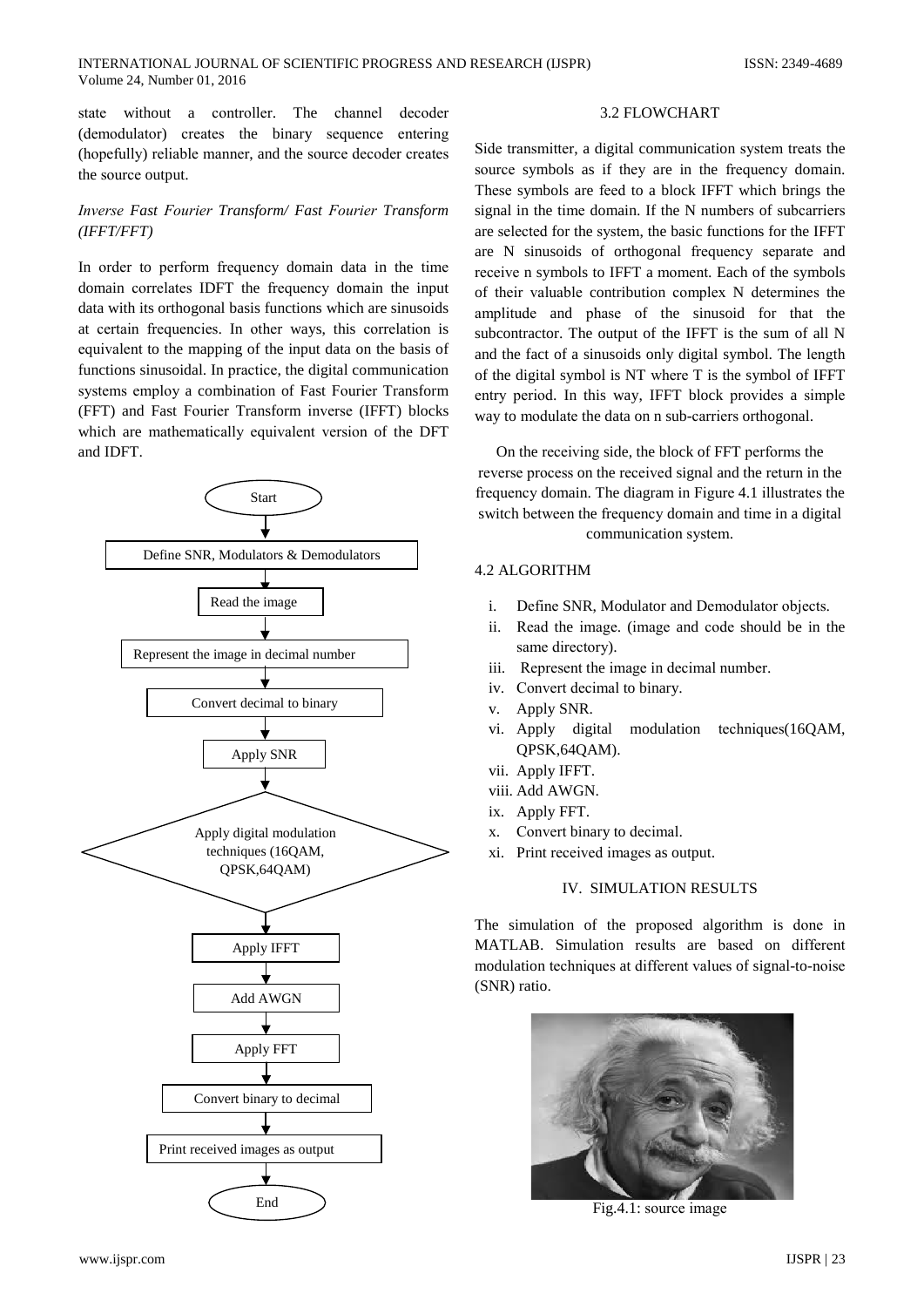

Fig. 4.2: 16QAM, SNR=5dB QPSK



Fig.4.3: QPSK, SNR=5dB



Fig. 4.4: 64QAM, SNR=5dB

16QAM



Fig.4.5: 16QAM, SNR=10dB



Fig.4.6: QPSK, SNR=10dB



Fig.4.7: 64QAM, SNR=10dB

16QAM



Fig.4.8: 16QAM, SNR=50dB

QPSK



Fig.4.9: QPSK, SNR=50dB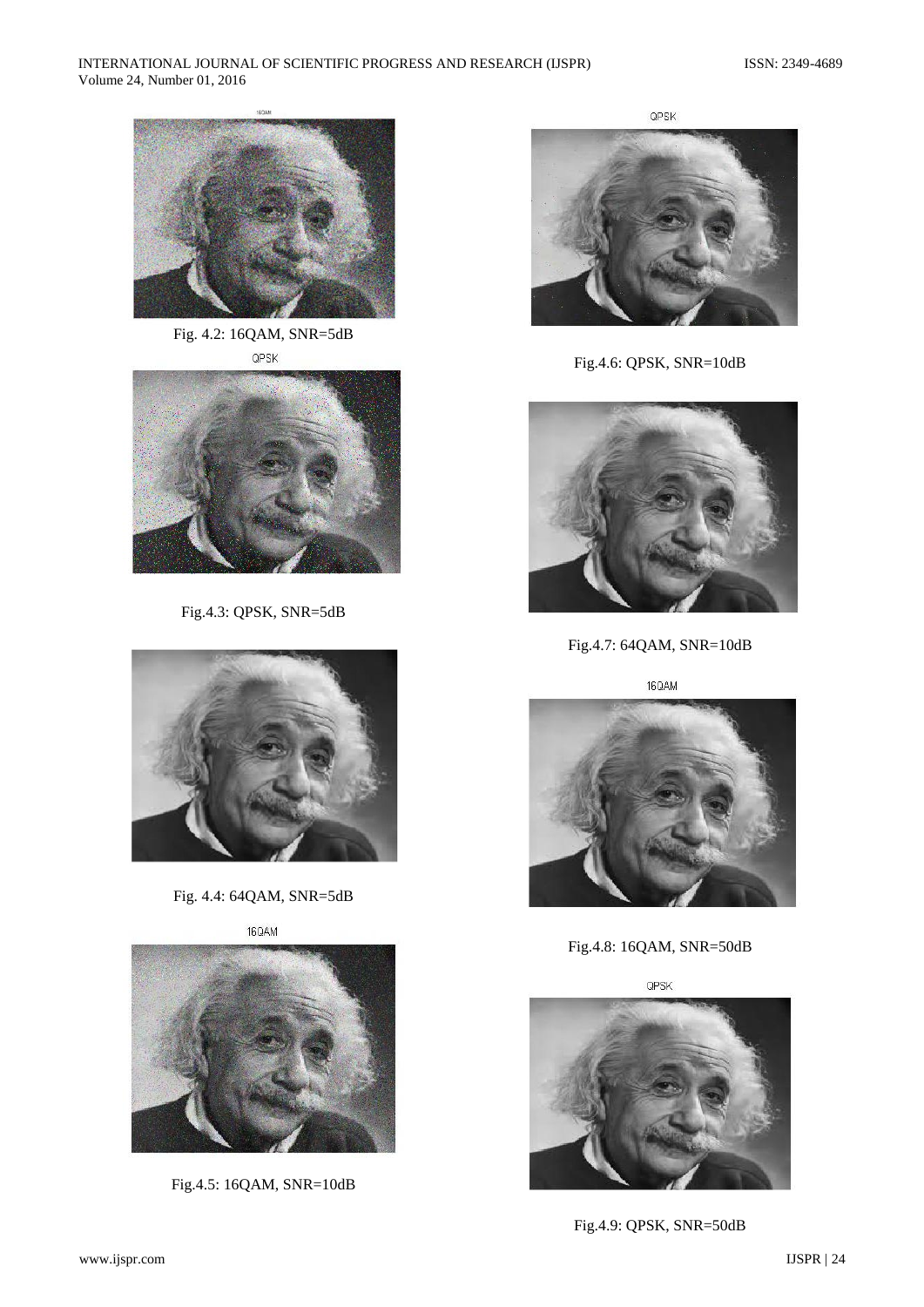

Fig.4.10: 64QAM, SNR=50dB

is discussed in this section, containing the results step by step and discussions. The architecture of this wireless transmitter particular is illustrated in Figure 3.1.

The initial phase before the wireless transmission is to transmit the message generated, where this message could be either randomly generated binary values, its audio or image digitally processed. Simulation of this part uses the numbers of pseudo-random distributed evenly, using the "rand $(m,n)$ " which produces a Function 1 by 2500 values pseudo-random, where 2500 represent the number of bits. In order to produce the binary values random, the products previously the values should be rounded to the nearest whole number value. This is achieved by the use of function "round", which product 1 by 2500 bits (ones and zeros).

The kernel of the wireless transmitter is the Modulator. which allows you to modulate the Input data stream image by image. The data are divided into images based on the variable symbol by frame, which corresponds to the number of symbols by image by carrier. However, the number of carriers could not be much larger than 1000 in this simulation, therefore the total number of symbols per frame would generally be of less than 10,000 inhabitants. It is an experimentally number of reasonable symbols a frame must keep for this program of MATLAB to operate effectively. If the total number of symbols in a stream of data to be transmitted is less than the total number of symbols per frame, the data would not be divided into frames and would be modulated all at once.

The presentation of the digital modulation techniques on the basis of wireless digital communication, by doing this, a technical calculation of high level language called MATLAB has been used to design and implement the digital communication system described. Modulation/ De-Modulation ".m" must be executed while other M-Files will be invoked accordingly. The data source for this simulation is taken from an 8-bit grayscale (256 levels of gray) bitmap image file (\*.bmp) based on the choice of the user. The image data will then be converted to the size of the symbol (bits/symbol) determined by the choice of QPSK of four variations provided by this simulation. The converted data will then be separated into multiple frames by the wireless transmitter. The modulator 64-QAM allows you to modulate the data image by image. Before the output of the transmitter, the time signal modulated in cascade with the protections of the chassis inserted between as well as a pair of identical headers added at the beginning and at the end of the data stream. The communication channel is modelled by the addition of Gaussian white noise and amplitude clipping effect.

Noise of the channel is modelled by the addition of a Gaussian white noise (AWGN) defined by:

$$
AWGN = \sqrt{\frac{\text{variance of the modulated signal}}{\text{linear SNR}}}
$$

The receiver detects the beginning and the end of each frame in the signal received by an envelope detector. Each temporal signal detected is then demodulated in useful data. The modulated data are then converted into a size of 8 bit word data used to generate an image file output of the simulation.

From the figure 4.4, the first image in the left column is the input image of origin, the image of a gray scale is the image to which the modulation/demodulation techniques such as QPSK, 16-QAM and 64-QAM in the communication system will be applied. As results shown in figure 4.4, like many of the other systems of digital communication, the performance of this system is acceptable that, up to a certain level of noise from the critical channel. In other words, if the noise level is raised above this critical level, the performance of the system cannot very quickly. Such questions may strongly affect the performance of the wireless digital communications, where the fall of signal can lead to a decrease in the reliability of the communication. The advantage of the currently designed system is that, when the channel is under a condition of high noise, the system generates a quality of image worse rather than completely lose the transmitted image.

Table 4.1: Comparison of received Image quality of various digital modulation techniques at SNR values are 5, 10 and 50 dB

| <b>SNR Value</b> | <b>OPSK</b> | 16-OAM | <b>64-OAM</b> |
|------------------|-------------|--------|---------------|
| 5 dB             | Good        | Poor   | Excellent     |
| 10dB             | Good        | Poor   | Excellent     |
| 50 dB            | Same        | Same   | Same          |

The simulation results are performed, when SNR value is 5 dB, 10 dB and 50 dB. By using 64-QAM modulation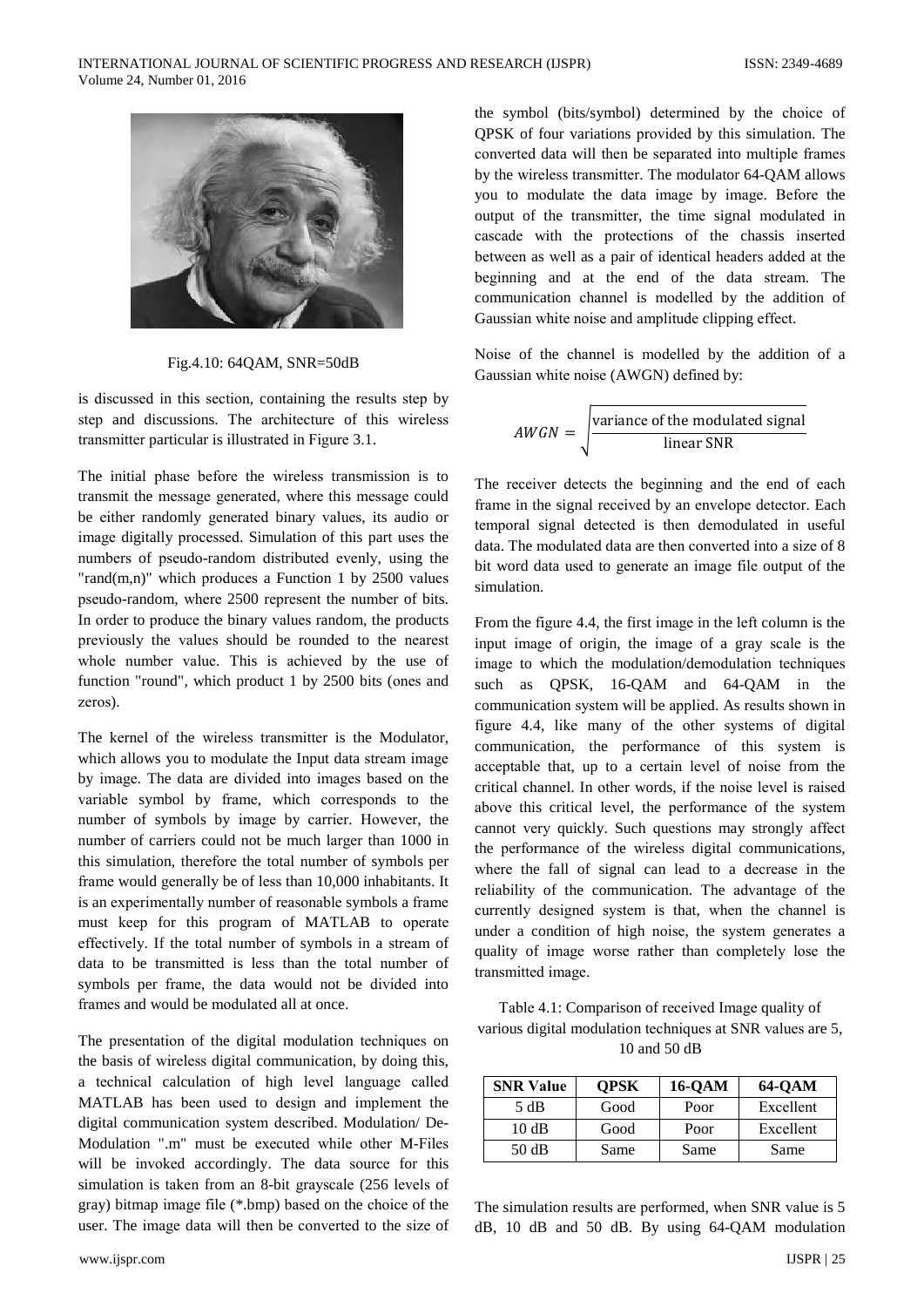technique, which carries higher data rates, this is essential for image transmission. Modulation techniques such as 64-QAM provide better results than the other modulation techniques such as QPSK and 16-QAM under condition of higher channel noise with Signal to Noise Ratio is 10 dB. From figure 4.5, When SNR value is 40 dB, cannot identify which technique is better because all results are almost same. Table 4.1 shows the comparison of noise mitigation using various digital modulation techniques at SNR values are 10 and 40 dB.

# V. CONCLUSION

The aim of this research work was image transmission over wireless digital communication and examines various digital modulation techniques such as QPSK, 16-QAM and 64-QAM using Additive White Gaussian Noise (AWGN) channel and know the best suitable modulation technique image for transmission over wireless digital communication system. The image transmission over communication system using digital modulation techniques is performed and the results are obtained through a high level technical language called MATLAB. MATLAB was introduce for designing and implementing wireless digital communication system. Like many of the other wireless digital communication systems, the performance of this system is acceptable that, up to a certain level of noise from the critical channel. In other words, if the noise level is raised above this critical level, the performance of the system cannot very rapidly. The advantage of the currently designed system is that, when the channel is under a condition of high noise, the system generates a quality of image worse rather than completely lose the transmitted image. The simulation results are performed, when SNR value is 10 dB. By using 64-QAM modulation technique, which carries higher data rates, this is essential for image transmission. Modulation techniques such as 64-OAM provide better results than the other modulation techniques such as QPSK and 16-QAM under condition of higher channel noise with Signal to Noise Ratio is 10 dB.

### **REFERENCES**

- [1] Bin Tan, Xinlin Huang, Jun Wu and Pengfei Xia, "An Adaptive Hybrid Digital-Analog Modulation Scheme," in IEEE International Conference on Signal and Information Processing, pp. 766-771, 2015.
- [2] Patrick J. Langfeld and Klaus Dostert, "OFDM system synchronisation for power line communications," International Symposium on Power Line Communications (ISPLC), pp. 15 - 22, 2012.
- [3] Andrew J. Viterbi and Jim K. Omura, "Principles Of Digital Communication And Coding," McGraw-Hill, Inc, pp. 16-30, 2011.
- [4] M. Noh, Y. Lee and H. Park, "Low complexity LMMSE channel estimation for OFDM," IEEE Proceeding Communication, vol. 13, no. 5, pp. 645–650, 2011.
- [5] G. Avril, M. Tlich, F. Moulin, A. Zeddam, and F. Nouvel, "Time/Frequency Analysis of Impulsive Noise on Power line Channels," International Symposium on Power Line Communications (ISPLC), pp. 14-150, 2010.
- [6] Lawrence E Larson, "RF and Microwave Circuit Design for Wireless Communications; Artech House," ISBN 0-89006-818-6, 1996.
- [7] Feher, "Applications of Digital Wireless Technologies to Global Wireless Communications," Prentice Hill, ISBN 0-13-214272-4, 1997.
- [8] J. G. Smith, "Spectrally efficient modulation," in Proceeding IEEE International Conf. Communication (ICC), pp. 37-41, 1977.
- [9] A.N. raydeck and C.E. Sundberg, "Continuous Phase Modulation Part-1: Full Response Scaling," IEEE Transactions on Communications, vol. 29, no. 3, pp. 210-225, 1981.
- [10] S. Haykin, "Digital Communication," John Wiley & Sons, Inc., Replika Press Pvt. Ltd., N. Delhi, India, 2000-2001.
- [11] T. Aulin and W.C. Sundberg, "Continuous Phase Modulation Part-I: Full Response," IEEE Transactions on Communications (Legacy, pre-1988), vol. 29, no.3, pp.196-209, 1981.
- [12] H. Meng, Y. L. Guan and S. Chen, "Modeling and Analysis  $\alpha$ **Noise** Effects **Broadband** Power-Line  $of$ Communications," IEEE Transactions on Power System, vol. 20, no. 2, pp. 630–637, 2010.
- [13] G. Avril, M. Tlich, F. Moulin, A. Zeddam, and F. Nouvel, "Time/Frequency Analysis of Impulsive Noise on Power line Channels," International Symposium on Power Line Communications (ISPLC), pp.143-150, 2010.
- $[14]$  C. **E.** Shannon, "A Mathematical Theory of Communication," the Bell System Technical Journal, vol. 27, pp. 379-423, 2008.
- [15] F. R. P. Cavalcanti and S. Andersson, "Optimizing Wireless Communication Systems," Springer Science. pp. 353-356, 2009.
- [16] A.R.S. Bahai, B. R. Saltzberg and M. Ergen, "Multi-Carrier Digital Communications: Theory and Application of OFDM," 2nd edition: Springer Science, pp. 55 – 68, 2004.
- [17] Rajesh R. Bhambare and Rajeshree D. Raut, "A Survey on Digital Modulation Techniques for Software Defined Radio Applications," International Journal of Computer Networks and Wireless Communications, vol. 3, no. 3, 2013.
- [18] Sonal Agrahari, Shravan Kumar Sable and Rita Jain, "A Survey of Designing an Efficient Digital Communication System Using Different Modulation Schemes," International Journal of Emerging Technology and Advanced Engineering, vol. 4, no. 6, 2014.
- [19] Byeong Gwon Kang, "Design and Implementation of Software Defined Radio Scheme Based Modem for High-Speed Multimedia Data Services," IEEE Region 10 Conference on Computers, Communications, Control and Power Engineering, vol. 2, pp.889-892, 2002.
- [20] Reeta Charde, "Image Performance over AWGN Channel Using PSK System," International Journal of Engineering and Innovative Technology (IJEIT), vol. 2, no. 1, 2012.
- [21] J. Isabona, and M. E. Ekpenyong, "Data Transmission of OFDM Wireless Networks: an Optimization Perspective," World Journal of Applied Science and Technology, vol. 2, no.1, pp. 87-97, 2010.